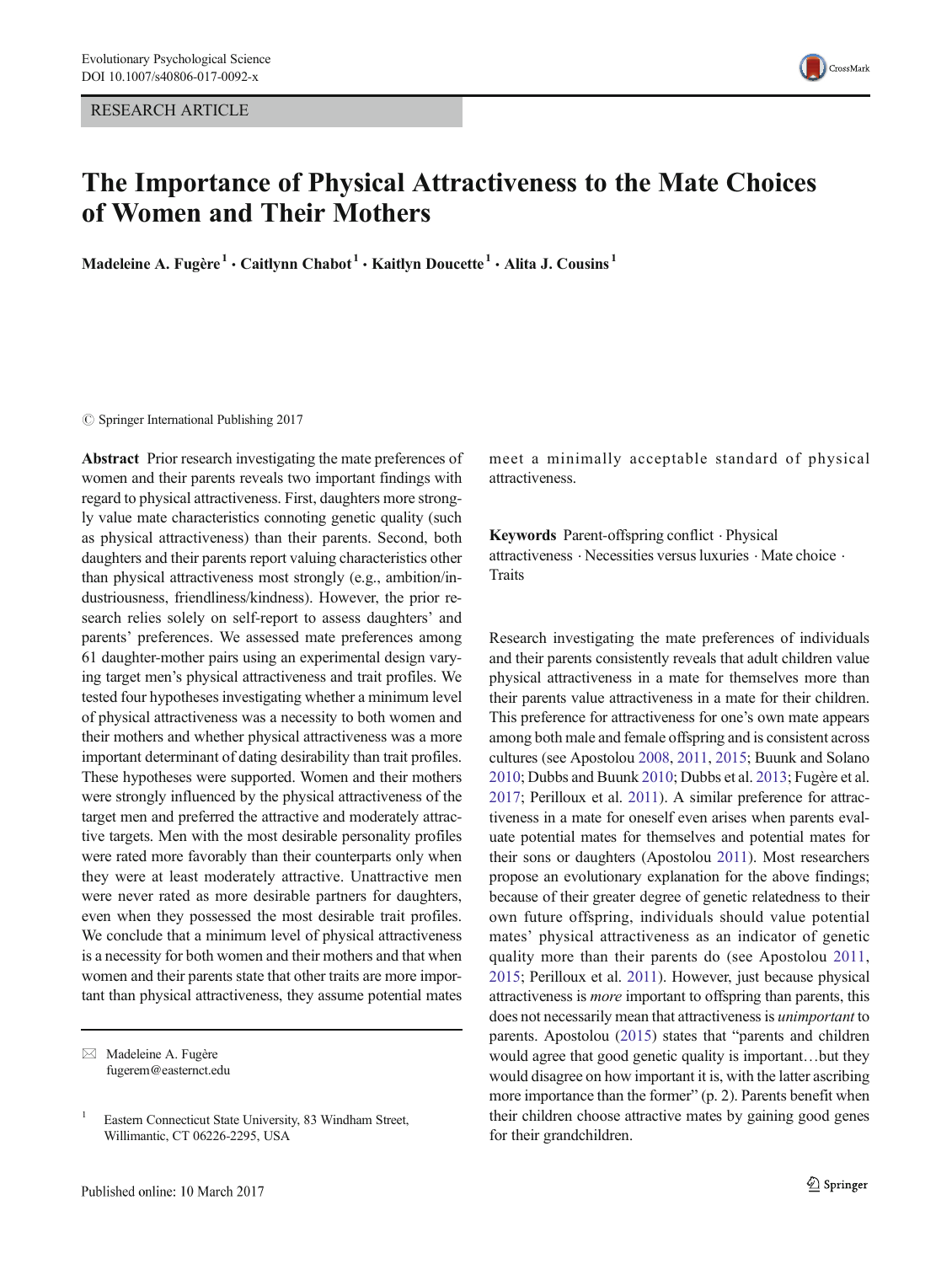Another consistent finding emerging from research investigating the mate preferences of both parents and their adult children (especially daughters) is the self-reported unimportance of physical attractiveness relative to other characteristics. Women and their parents report that many other characteristics take precedence over physical attractiveness when considering prospective mates. For example, women and their parents valued qualities such as ambition/ industriousness and education/intelligence more than good looks (Apostolou [2011\)](#page-8-0), and daughters and their parents rated traits such as kind, understanding, cooperative, and family oriented as more important than good looks (Apostolou [2015\)](#page-8-0). Similarly, Perilloux et al. [\(2011](#page-9-0)) found that daughters ranked the attribute "attractive" fourth in importance, behind kind, intelligent, and exciting personality, while mothers ranked attractive as ninth in importance. Using an expanded list of 40 traits, Fugère et al. ([2017](#page-9-0)) found that women rated 17 traits as more important than physical attractiveness and mothers rated 30 traits as more important than physical attractiveness. Furthermore, women and their mothers agreed about the traits they found more important than physical attractiveness. Daughters and mothers both valued friendliness, dependable character, emotional stability/maturity, pleasing disposition, and ambition/industriousness as more important than physical attractiveness. Daughters and their mothers also responded similarly to open-ended questions, stating that traits such as respectfulness, honesty, and trustworthiness were the most important traits in a potential romantic partner for themselves or for their daughters (Fugère et al. [2017](#page-9-0)). No mothers or daughters listed physical attractiveness as one of the most important traits.

Nearly all of the previous research assessing mate preferences among offspring and their parents relies upon self-report to assess preferred mate characteristics, including the preference for a physically attractive mate or in-law (e.g., Apostolou [2008,](#page-8-0) [2011](#page-8-0), [2015](#page-8-0); Buunk and Solano [2010](#page-8-0); Dubbs and Buunk [2010;](#page-8-0) Dubbs et al. [2013](#page-8-0); Fugère et al. [2017](#page-9-0); Perilloux et al. [2011\)](#page-9-0). One study conducted by Apostolou [\(2011](#page-8-0)) used a slightly different methodology in which parents and children were asked to allocate "mate points" (p. 483) to eight traits under different budget conditions ranging from 15 to 45 mate points. When mate points were limited, offspring were more likely to give up traits such as a good family background in order to obtain an attractive mate while parents were more willing to give up good looks to obtain mates with similar religious backgrounds for their children (Apostolou [2011](#page-8-0)). Although this methodology differs from traditional self-report methodology, it still reflects conscious deliberation over preferred mate characteristics.

Social psychological research reveals that conscious deliberation/self-report may not be a reliable way to assess real-life preferences, especially when it comes to physical attractiveness. For example, Sprecher ([1989](#page-9-0)) found that

although women believed that physical attractiveness was not as important as earning potential in a male partner, in experimental scenarios, women were strongly influenced by both men's physical attractiveness and their earning potential. Similarly, speed-dating research shows that women's dating preferences are strongly impacted by men's physical attractiveness (Eastwick and Finkel [2008;](#page-9-0) Kurzban and Weeden [2005](#page-9-0)), and women's implicit attitudes reveal that they unconsciously associate physical attractiveness with an ideal partner (Eastwick et al. [2011](#page-9-0)). The above research suggests that women may underestimate the importance of physical attractiveness to their mate preferences.

Physical attractiveness may have such a powerful effect on our real-life mate preferences because we associate attractiveness with other positive characteristics such as better personalities or life experiences (Dion et al. [1972](#page-8-0)) as well as health and fertility (Soler et al. [2003;](#page-9-0) Weeden and Sabini [2005](#page-9-0)). This tendency to expect positive characteristics from attractive targets occurs cross-culturally (Shaffer et al. [2000;](#page-9-0) Zebrowitz et al. [2012](#page-9-0)) and is more common among women than men (Levesque et al. [2006](#page-9-0)). However, Griffin and Langlois [\(2006](#page-9-0)) suggest that these results might better be interpreted not as an inclination for attractiveness but as a disinclination towards unattractiveness. In Dion et al.'s original research as well as Griffin and Langlois' more recent research, unattractive targets were rated less favorably than their attractive and average counterparts on almost all characteristics. Griffin and Langlois suggest that rather than attractiveness being advantageous, unattractiveness may be particularly disadvantageous. Our preference for physically attractive partners may concurrently signal the unacceptability of physically unattractive partners. In fact, in some studies, researchers asked students to consider whether a physically unattractive partner would be more unacceptable to themselves or their parents. Young men and women believed that an unattractive partner would be less acceptable to themselves rather than their parents (Buunk and Solano [2010](#page-8-0); Dubbs et al. [2013](#page-8-0)). Physical unattractiveness may be unacceptable in a mate because it can signal susceptibility to pathogens (see Gangestad and Buss [1993;](#page-9-0) Perilloux et al. [2010](#page-9-0)).

Li et al. ([2002\)](#page-9-0) proposed that mate preferences are influenced by what humans perceive to be "necessities" and "luxuries" (p. 947). As explained by Li et al. [\(2011\)](#page-9-0), "a necessity is something that is initially extremely desirable... but as more of it is acquired, diminishes in value. A luxury, in contrast, is not important when necessities are lacking, but becomes more desirable once basic needs have been met" (p. 292). The research reviewed above suggests that a minimum level of physical attractiveness in a partner (or avoiding an unattractive partner) may be a "necessity" while exceptional physical attractiveness in a partner may be a "luxury." This interpretation is supported by Li et al.'s [\(2002\)](#page-9-0) findings; the difference in ratings between unattractive versus average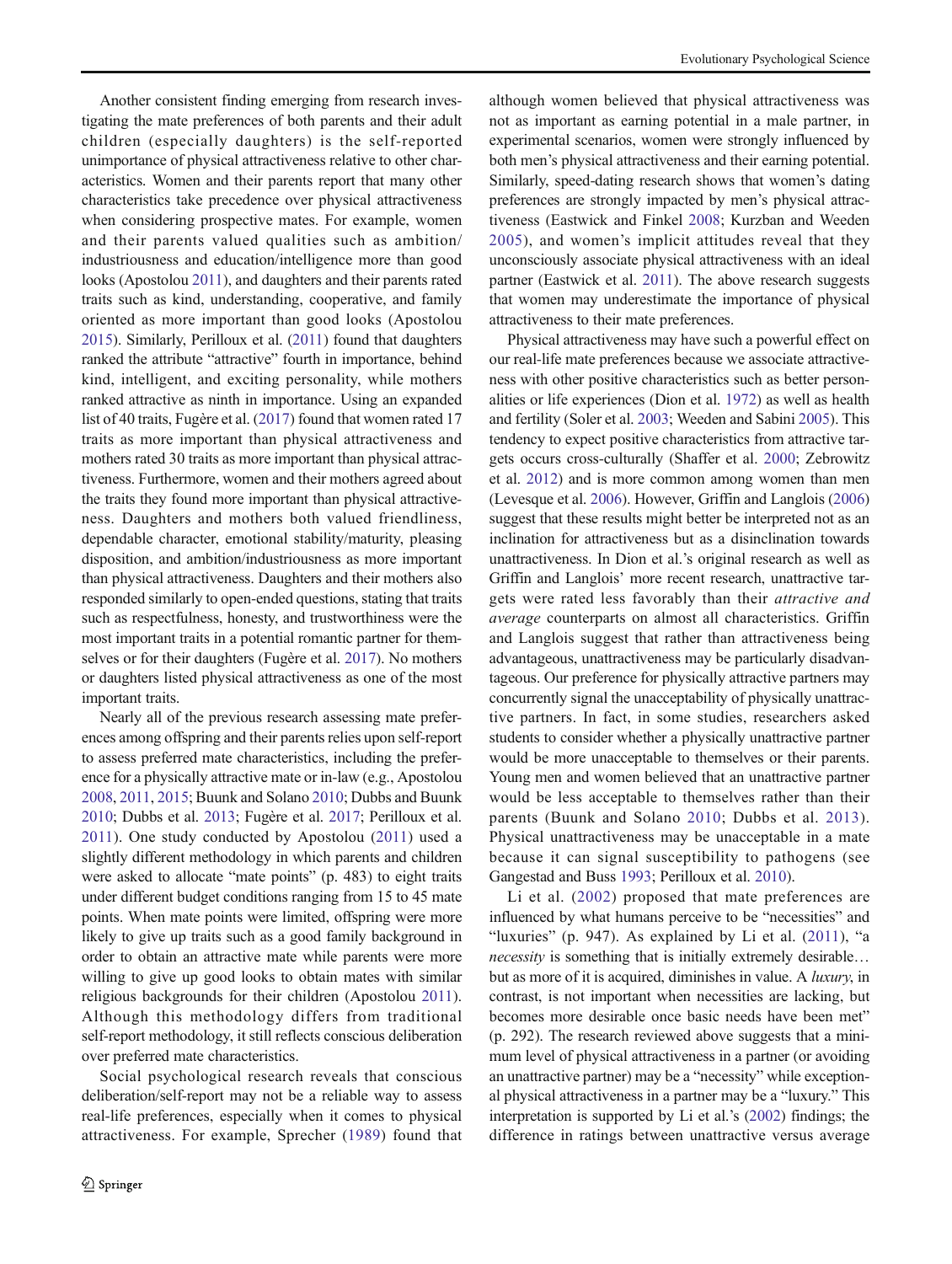targets was large while the difference in ratings between average and above average targets was small.

The goal of the present study is to experimentally manipulate the physical attractiveness and personality trait profiles of male targets in order to explore the relative importance of these factors to women's preferences in a mate for themselves and mothers' preferences in a mate for their daughters.

### Manipulation Check Hypotheses

Based upon our pretests with women, we hypothesize that both women and their mothers will rate the attractive man as most attractive, followed by the "moderately attractive," and the "unattractive" man. Based upon prior research involving the most favorable traits for a mate for oneself or one's daughter, we hypothesize that both women and their mothers will rate the "respectful" trait profile (respectful, honest, trustworthy) most positively, followed by the "friendly" trait profile (friendly, dependable, mature), and then the "pleasing" trait profile (pleasing disposition, ambitious, intelligent; see Fugère et al. [2017](#page-9-0)).

# Hypothesis 1: Importance of Attractiveness to Dating **Desirability**

Although women self-report that physical attractiveness is more important to them in a mate for themselves than their mothers do in a mate for their daughters, if a minimum level of attractiveness is a necessity (Li et al. [2002](#page-9-0)), a mate who meets this minimum level of physical attractiveness may be equally important to women and their mothers. Therefore, regardless of the personality traits ascribed to each target, we hypothesize that women and their mothers will prefer the attractive and moderately attractive men to the unattractive man as dating partners for themselves/their daughters. However, if physical attractiveness is more important to women than their mothers, we should find an interaction with women rating the attractive and moderately attractive men as more desirable dating partners than their mothers and mothers rating the unattractive man as a more desirable dating partner than their daughters.

# Hypothesis 2: Influence of Attractiveness on Personality Ratings

Consistent with the research by Dion et al. ([1972](#page-8-0)) and Griffin and Langlois [\(2006](#page-9-0)), we hypothesize that women and their mothers will rate the attractive and moderately attractive men as having more pleasing personality traits than the unattractive target man, regardless of the personality traits actually ascribed to each man.

# Hypotheses 3–4: Relative Importance of Attractiveness Versus Personality Characteristics

Although prior research shows that both women and their mothers state that they value traits such as respectfulness, honesty, trustworthiness, ambition/industriousness, education/intelligence, and friendliness/kindness more than physical attractiveness (Apostolou [2011](#page-8-0), [2015](#page-8-0); Fugère et al. [2017;](#page-9-0) Perilloux et al. [2011\)](#page-9-0), when respondents make these ratings, they may assume that potential mates will possess a minimally acceptable level of physical attractiveness. If a minimum level of physical attractiveness is a necessity (Li et al. [2002](#page-9-0)), then we should find that women and their mothers value these traits more than physical attractiveness only when the target men evidence a minimum level of physical attractiveness (a moderate level of physical attractiveness). Therefore, our third hypothesis is that the man with the most desirable trait profile (respectful, honesty, trustworthy) should be rated more positively than the other target men only when he is attractive or moderately attractive, but not unattractive. However, if the traits are more important to women and their mothers than physical attractiveness, we should find that the men with the most desirable trait profile are rated most positively regardless of their level of physical attractiveness.

Finally, if a minimum level of physical attractiveness is a necessity (Li et al. [2002\)](#page-9-0), we should find that women's and their mothers' perceptions of the physical attractiveness of the target men are stronger predictors of their dating desirability ratings than their perceptions of the personality favorability of the target men. Therefore, our fourth hypothesis is that both women's and mothers' perceptions of the target's physical attractiveness will correlate more strongly with dating desirability ratings and explain more unique variance in dating desirability ratings than their personality favorability ratings of the target men, regardless of the men's physical attractiveness level. However, if men's physical attractiveness is more important to women than to their mothers, we may find that women's dating desirability ratings are more strongly impacted by their perceptions of the target man's attractiveness while mothers' ratings are equally impacted by attractiveness and personality perceptions or even more strongly influenced by personality perceptions than attractiveness perceptions.

# Method

#### Participants

We assessed mate preferences among 80 women (aged 15–29 years,  $M = 18.18$ ) and one or both parents (61 mothers aged 37–61 years,  $M = 49.05$ , 31 fathers aged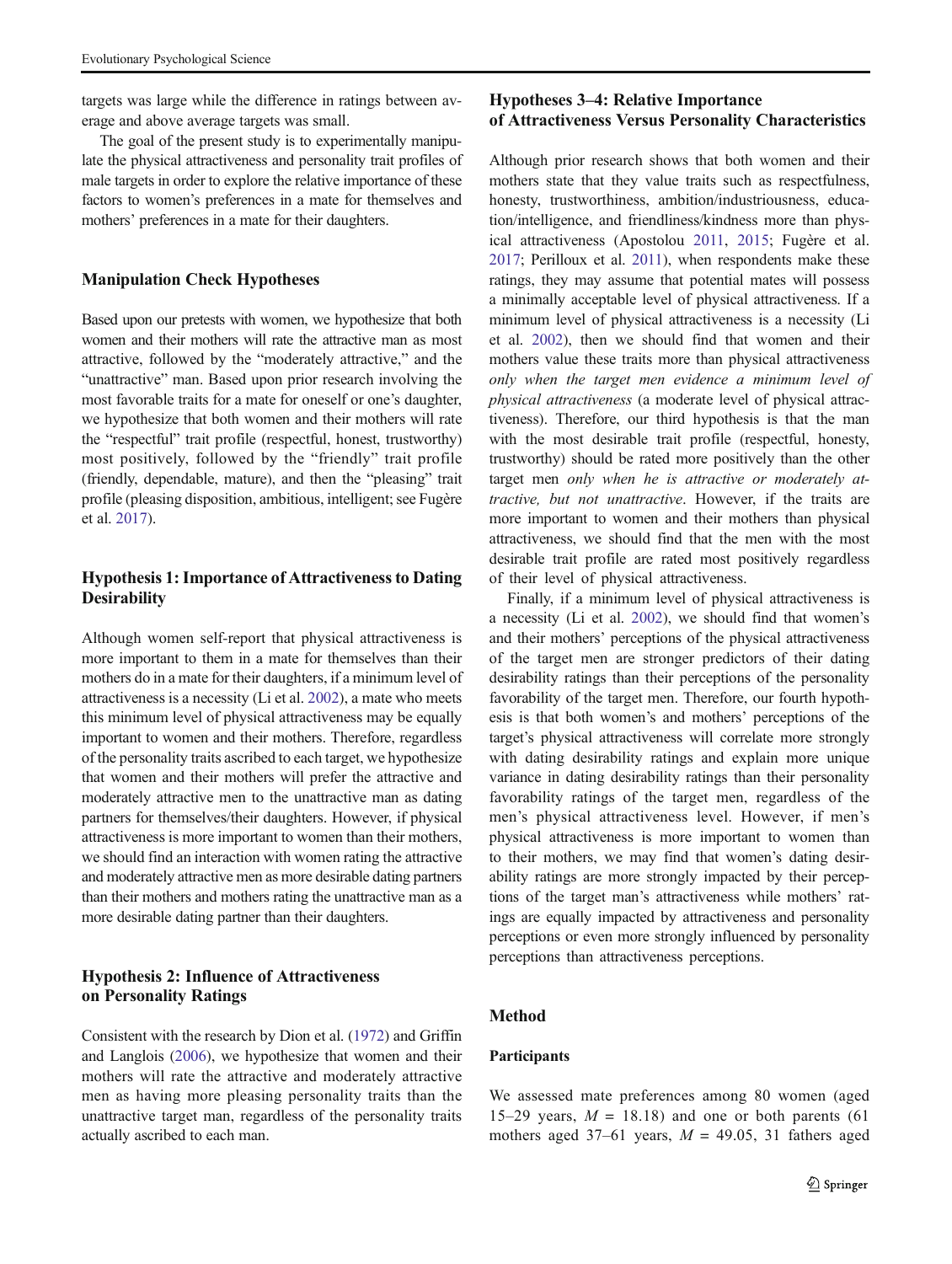31–64 years,  $M = 51.71$ . Because participants were randomly assigned to one of six conditions, the number of fathers per condition was too small to analyze; therefore, fathers were excluded from the subsequent analyses. The participants were primarily Caucasian ( $N = 59, 75\%$  for daughters,  $N = 51, 85\%$ for mothers). Ten daughters (13%) and six mothers (10%) identified as Hispanic/Latino/Latina; four daughters (5%) identified as African American, four daughters (5%), and two mothers (3%) identified as Asian American; and two daughters (2.5%) and one mother (2%) indicated other ethnic backgrounds.

### Stimuli and Measures

An instrument presenting color photographs of three male targets varying in attractiveness, each paired with one of three trait profiles, was developed by the researchers. The photographs were obtained from previous research (Cousins [2003\)](#page-8-0) and were pretested among women to ensure they represented attractive, moderately attractive, and unattractive levels of attractiveness. The photographs were taken under standard lighting and distance conditions and the men presented neutral facial expressions. All three men were Caucasian with brown hair as well as a little bit of facial hair. The head and shoulders were visible in the photographs as well as a participant number for each man.

Each target photograph was paired with one of three different trait profiles: the "respectful" trait profile included the traits "respectful, trustworthy, and honest"; the "friendly" trait profile included the traits "friendly, dependable, and mature"; and the "pleasing" trait profile included the traits "pleasing disposition, ambitious, and intelligent." These traits descriptions were chosen based upon previous research to represent highly desirable, desirable, and moderately desirable traits, respectively (Fugère et al. [2017](#page-9-0)). In prior research, the traits respectful, trustworthy, and honest were most often supplied by participants and their parents in response to an open-ended question regarding the most important traits in a potential romantic partner for themselves or for their children. Therefore, in the present study, we expect the respectful trait profile to be the most desirable trait profile for both daughters and their mothers. The traits friendly, dependable, and mature were chosen from the traits which were rated very favorably by participants and their parents in prior research (see Fugère et al. [2017;](#page-9-0) average ratings ranged from 3.55 to 3.90 on a scale ranging from 0 "not at all important" to 4 "extremely important"). We expect the friendly trait profile to be rated second most favorably in the present study. Finally, the traits pleasing disposition, ambitious, and intelligent were chosen as additional positive traits, but traits which were rated significantly less favorably by participants and their parents in prior research (average ratings ranged from 3.21 to 3.35, all t values testing the differences between the more positive and less

positive trait descriptions for women and their mothers were greater than 3.32, all significance levels were less than or equal to .003). All of the traits in the friendly and pleasing trait profiles were rated more favorably than the attribute "physical attractiveness" for both women and their mothers in previous research (average ratings for physical attractiveness ranged from 2.06 to 2.98, all  $t$  values comparing trait descriptions to physical attractiveness were greater than 2.49, all significance levels were less than or equal to .017).

#### Design

Men's physical attractiveness was manipulated within subjects via the photographs described above. All participants saw photographs of the attractive, moderately attractive, and unattractive target men. Each man's photograph was paired with only one of the three trait profiles (a completely within subjects design would have necessitated rating each of the three target photographs with each of the three trait profiles). The pairing of the trait profiles with the photographs was varied across six between subjects conditions (see Table [1](#page-4-0)) representing all possible combinations of attractiveness levels and trait profiles. The resulting design is a 3 (physical attractiveness level, within subjects)  $\times$  6 (trait description condition and photograph pairing, between subjects)  $\times$  2 (generation: women versus mothers) mixed design. Women rated the photographs and trait descriptions in response to three questions derived from Campbell [\(1999](#page-8-0)). Women were asked "how attractive do you find this person," "how favorably do you rate his personal description," and "how desirable would you find this person as a dating partner for yourself." They responded on a scale ranging from 1 (not at all attractive, favorable, desirable) to 7 (very attractive, favorable, desirable). Parents responded to the first two items with the third question altered to reflect "a dating partner for your daughter."

## Procedure

This experiment was approved by the Committee on Using Human Subjects in Research. The researchers informed participants that they were studying similarities and differences in mate preferences among women and their parents. Informed consent was obtained from both women and their parents prior to their participation (consent from parents was obtained for daughters under 18 as well). Researchers recruited women from psychology courses for class credit; these women obtained one additional credit for recruiting their parents. Daughters were given questionnaires for their parents as well as envelopes and stamps if desired. Daughters brought their completed questionnaires along with their parents' questionnaires back to the researchers to receive credit. We also recruited women and their parents from a university open house. Individuals recruited at the open house received a \$10 gift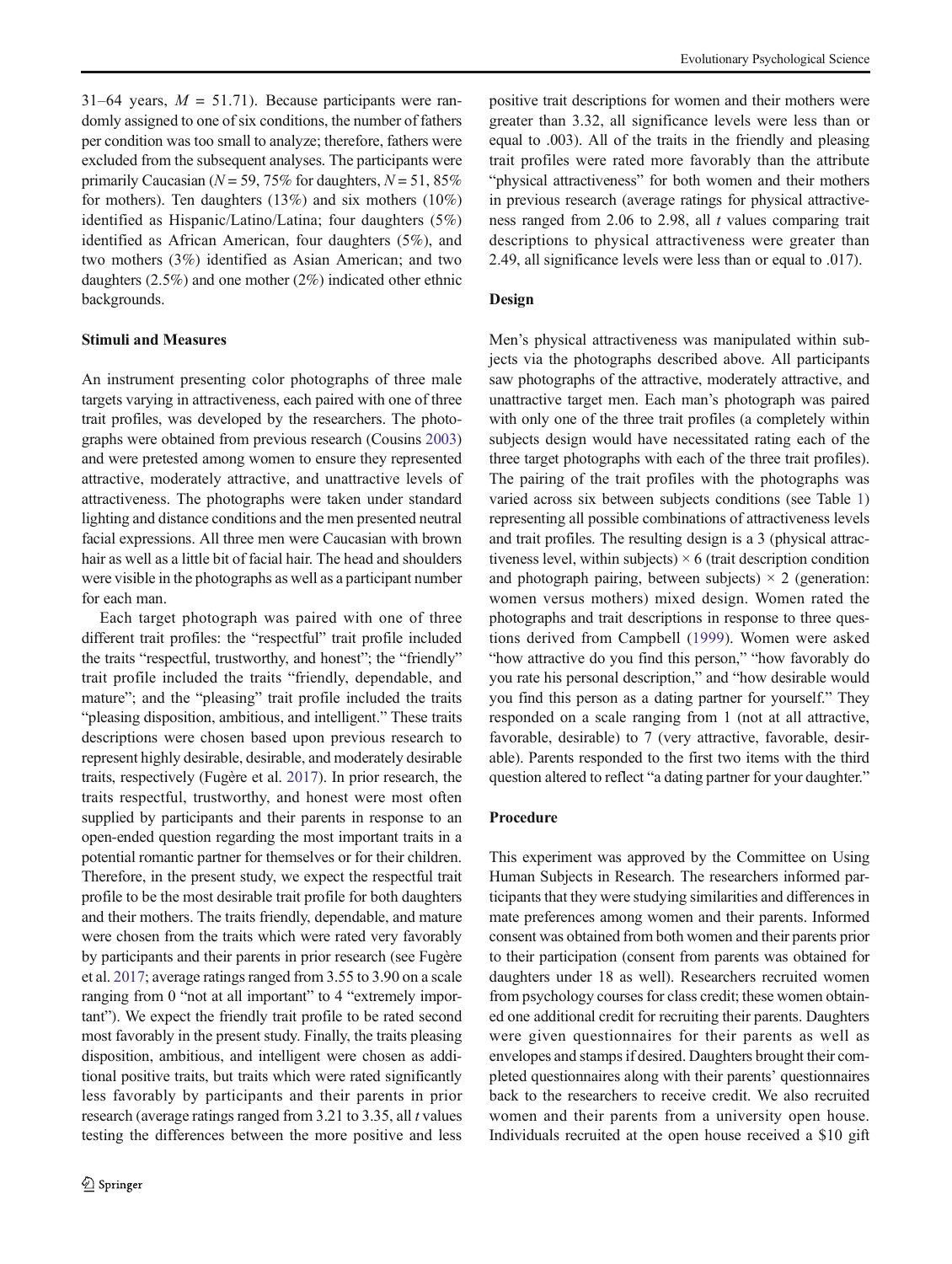<span id="page-4-0"></span>card to the university bookstore as compensation for their participation. Daughters were randomly assigned to a condition, and parents were given questionnaires reflecting the same pairing of physical attractiveness levels and trait descriptions (see Table 1). Participants were instructed to review all photographs and trait descriptions (which were all presented on one page) and then to complete all the ratings. Once the questionnaires were returned, responses from parents and daughters were assigned a matching number. Women were debriefed by the researchers and encouraged to share the debriefing materials with their parents.

# **Results**

## Manipulation Checks

Attractiveness In order to support the attractiveness manipulation, we analyzed responses to the item "how attractive do you find this person?" for both daughters and mothers. We performed a 3 (attractiveness level)  $\times$  2 (generation: daughters versus mothers) repeated measures ANOVA. Confirming the effectiveness of the attractiveness manipulation, there was a large main effect for attractiveness level; women and their mothers rated the attractive man as most attractive  $(M = 4.68)$ , followed by the moderately attractive man  $(M = 4.25)$ , and then the unattractive man  $(M = 2.98; F(2,$  $120$ ) = 86.08, p < .001,  $\eta^2$  = 0.59). There was also a significant main effect for generation; across attractiveness levels, mothers rated the target men as more attractive  $(M = 4.33)$ 

| than their daughters $(M = 3.61; F(1, 120) = 14.37, p < .001$ ,         |
|-------------------------------------------------------------------------|
| $\eta^2$ = 0.19). This analysis also yielded a marginally significant   |
| interaction between attractiveness level and generation $(F(2,$         |
| $120$ ) = 3.07, p = .05, $\eta^2$ = 0.05). Mothers rated the attractive |
| $(M = 4.89)$ and moderately attractive $(M = 4.69)$ men more            |
| similarly while their daughters found the attractive man                |
| $(M = 4.48)$ more attractive than the moderately attractive             |
| man ( $M = 3.80$ ). Mothers also rated the unattractive man as          |
| more attractive ( $M = 3.43$ ) than their daughters ( $M = 2.54$ ).     |

Personality Profiles In order to support the personality trait profile manipulation, we analyzed responses to the item "how favorably do you rate his personal description?" for both daughters and mothers. To perform this analysis, we collapsed personality favorability ratings across the three physical attractiveness levels. We then performed a 3 (trait profile)  $\times$  2 (generation: daughters versus mothers) repeated measures ANOVA. Confirming the effectiveness of the trait profile manipulation, there was a main effect for trait profile  $(F (2,$  $120$ ) = 6.80,  $p = .002$ ,  $\eta^2 = 0.10$ ). Women and their mothers rated the respectful profile (respectful, honest, and trustworthy) most positively  $(M = 5.41)$ . However, contrary to our expectations, women and their mothers rated the other two trait profiles equivalently. The friendly profile (friendly, dependable, and mature,  $M = 4.99$ ) and the pleasing profile (pleasing disposition, ambitious, and intelligent,  $M = 4.99$ ) did not differ from one another, but they were both rated less positively than the respectful profile (*Fs*  $(1, 60) \ge 9.79$ ,  $p = .003$ ,  $\eta^2 = 0.14$ ). The equivalent ratings on these two less desirable profiles may stem from the fact that these profiles

| Condition | Attractiveness level  | Trait description                            |  |  |  |
|-----------|-----------------------|----------------------------------------------|--|--|--|
|           | Attractive            | Respectful, trustworthy, honest              |  |  |  |
|           | Moderately attractive | Pleasing disposition, ambitious, intelligent |  |  |  |
|           | <b>Unattractive</b>   | Friendly, dependable, mature                 |  |  |  |
| 2         | Attractive            | Pleasing disposition, ambitious, intelligent |  |  |  |
|           | Moderately attractive | Respectful, trustworthy, honest              |  |  |  |
|           | Unattractive          | Friendly, dependable, mature                 |  |  |  |
| 3         | Attractive            | Pleasing disposition, ambitious, intelligent |  |  |  |
|           | Moderately attractive | Friendly, dependable, mature                 |  |  |  |
|           | <b>Unattractive</b>   | Respectful, trustworthy, honest              |  |  |  |
| 4         | Attractive            | Friendly, dependable, mature                 |  |  |  |
|           | Moderately attractive | Pleasing disposition, ambitious, intelligent |  |  |  |
|           | <b>Unattractive</b>   | Respectful, trustworthy, honest              |  |  |  |
| 5         | Attractive            | Respectful, trustworthy, honest              |  |  |  |
|           | Moderately attractive | Friendly, dependable, mature                 |  |  |  |
|           | Unattractive          | Pleasing disposition, ambitious, intelligent |  |  |  |
| 6         | Attractive            | Friendly, dependable, mature                 |  |  |  |
|           | Moderately attractive | Respectful, trustworthy, honest              |  |  |  |
|           | Unattractive          | Pleasing disposition, ambitious, intelligent |  |  |  |

Table 1 Attractiveness level and trait description pairings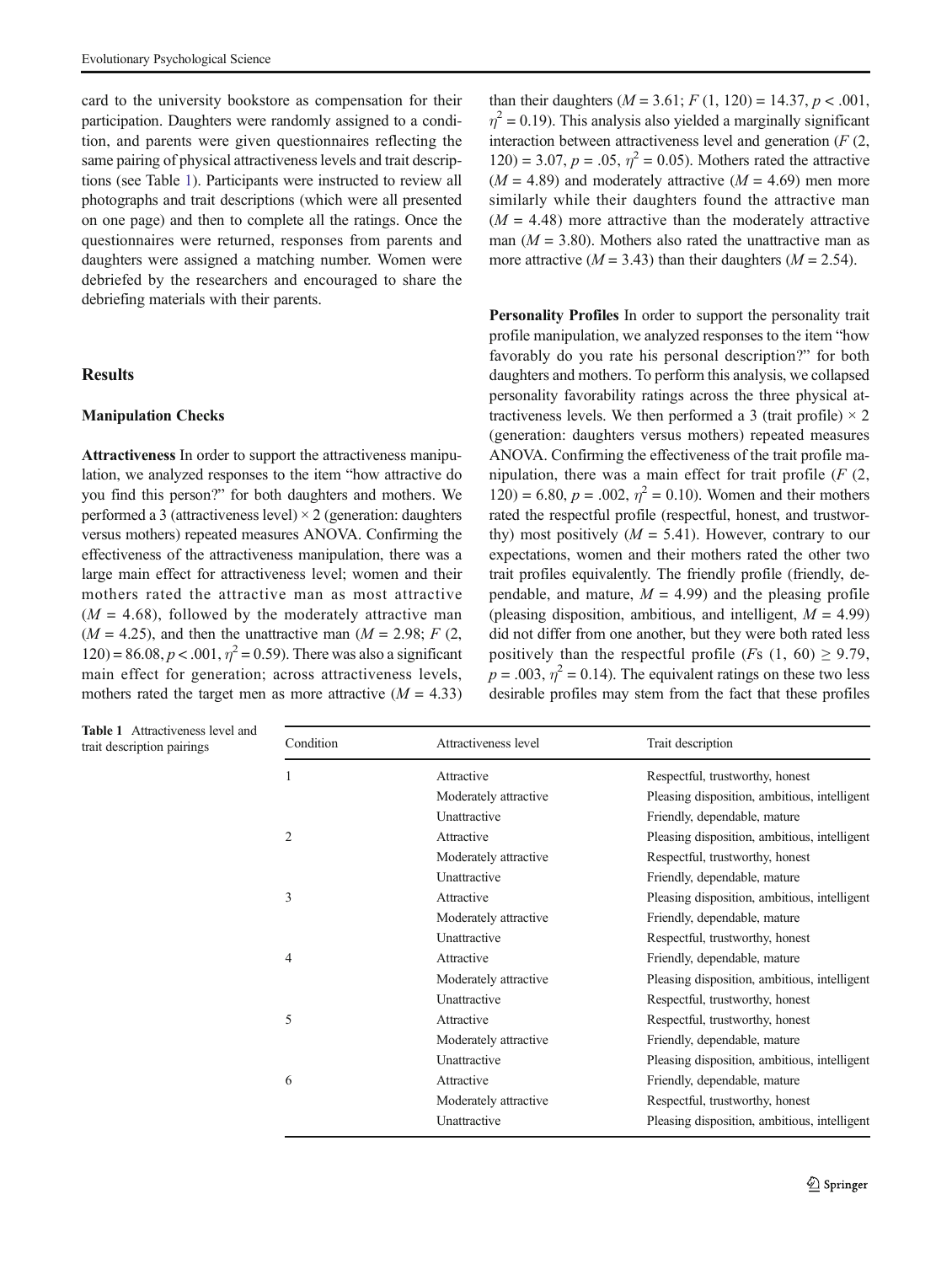were paired with men of different attractiveness levels in the current study (see Hypothesis 2). Because our hypotheses concern only the most favorable trait profile, equivalence on these less favorable profiles is not problematic.

# Hypothesis 1: Importance of Attractiveness to Dating **Desirability**

To assess Hypothesis 1, that women and their mothers would prefer the attractive and moderately attractive men to the unattractive man as dating partners for themselves/their daughters, we examined responses to the item "how desirable would you find this person as a dating partner for yourself" for women or "for your daughter" for mothers. We performed a 3 (attractiveness level)  $\times$  2 (generation: daughters versus mothers) repeated measures ANOVA. In support of Hypothesis 1, we found a strong main effect for attractiveness level; women and their mothers rated the moderately attractive man as the most desirable mate  $(M = 4.35)$ , followed by the attractive man ( $M = 4.22$ ), and then the unattractive man ( $M = 3.43$ ;  $F(2, 118) = 26.42, p < .001, \eta^2 = 0.31$ . Suggesting that a minimum level of attractiveness is a necessity for both women and their mothers, for both generations, the differences between the attractive and unattractive targets as well as moderately attractive and unattractive targets were statistically significant (ts  $(60) \ge 2.21$ ,  $ps \le .031$ ). Once again, there was also a significant main effect for generation, across attractiveness levels; mothers rated the target men as more desirable dating partners for their daughters  $(M = 4.44)$  than their daughters did for themselves  $(M = 3.56; F (1, 118) = 18.27, p < .001, \eta^2 = 0.24).$ This analysis also yielded a marginally significant interaction between attractiveness level and generation (F (2, 118) = 2.92,  $p = .058$ ,  $\eta^2 = 0.05$ ). In this instance, women rated the attractive  $(M = 3.95)$  and moderately attractive  $(M = 3.90)$  men more similarly while their mothers discriminated more between the attractive  $(M = 4.48)$  and moderately attractive  $(M = 4.80)$  men and preferred the moderately attractive man. Mothers also rated the unattractive man as a more desirable dating partner for their daughters  $(M = 4.03)$ than their daughters did for themselves  $(M = 2.83)$ .

# Hypothesis 2: Influence of Attractiveness on Personality Ratings

To test Hypothesis 2, that women and their mothers would associate physical attractiveness with more positive personality characteristics, regardless of the traits ascribed to the target men, we performed a 3 (attractiveness level)  $\times$  2 (generation: daughters versus mothers) repeated measures ANOVA using the personality favorability item as the dependent measure. In support of our second hypothesis, there was a main effect for

attractiveness level; women and their mothers rated the attractive ( $M = 5.21$ ) and moderately attractive ( $M = 5.34$ ) men as having the most pleasing personalities followed by the unattractive man  $(M = 4.91; F(2, 120) = 5.30, p = .006, \eta^2 = 0.08)$ , regardless of the trait profiles ascribed to each man. Post hoc comparisons revealed that the attractive and moderately attractive men's personalities were rated as equally positive  $(p = .229)$  while the unattractive man's personality was rated less favorably than the personality of the attractive man and the moderately attractive man (Fs (1, 60)  $\geq$  4.42,  $p \leq .04$ ,  $\eta^2 \geq 0.07$ ).

## Hypotheses 3–4: Relative Importance of Attractiveness Versus Personality Characteristics

In order to assess Hypothesis 3, that the man with the respectful trait profile should be rated more positively only when he is attractive or moderately attractive, but not unattractive, we performed a 3 (attractiveness level, within subjects)  $\times$  2 (generation: daughters versus mothers, within subjects)  $\times$  6 (condition, between subjects) mixed ANOVA using dating desirability for self/daughter as the dependent measure. This analysis yielded a significant main effect for daughters versus mothers; mothers rated all men as more desirable partners for their daughters  $(M = 4.40)$  than daughters did for themselves  $(M = 3.54, F(1, 108) = 16.58, p < .001,$  $\eta^2$  = 0.24). We also found a main effect for attractiveness level; women and their mothers rated the moderately attractive man as the most desirable mate  $(M = 4.29)$ , followed by the attractive man  $(M = 4.20)$ , and then the unattractive man  $(M = 3.41; F(2, 108) = 27.52, p < .001$ ,  $\eta^2$  = 0.34). Finally, this analysis yielded a significant interaction of attractiveness level and subject condition, shown in Fig. [1](#page-6-0). In support of Hypothesis 3, only moderately attractive men were ever rated more favorably than attractive men, in conditions 2 and 6, when paired with the respectful trait profile, and in condition 3, when paired with the friendly trait profile. Although the unattractive man was rated slightly more favorably than the moderately attractive man in condition 4, when he was paired with the respectful traits, this difference was not statistically significant.

To test Hypothesis 4, that both women's and mothers' perceptions of physical attractiveness would correlate more strongly with dating desirability ratings and explain more unique variance in dating desirability ratings than their personality favorability ratings, regardless of men's physical attractiveness level, we performed bivariate correlations as well as regression analyses using dating desirability as the dependent variable and attractiveness and personality favorability ratings as predictors. The results of these analyses are shown in Table [2.](#page-6-0) Consistent with Hypothesis 4, for women,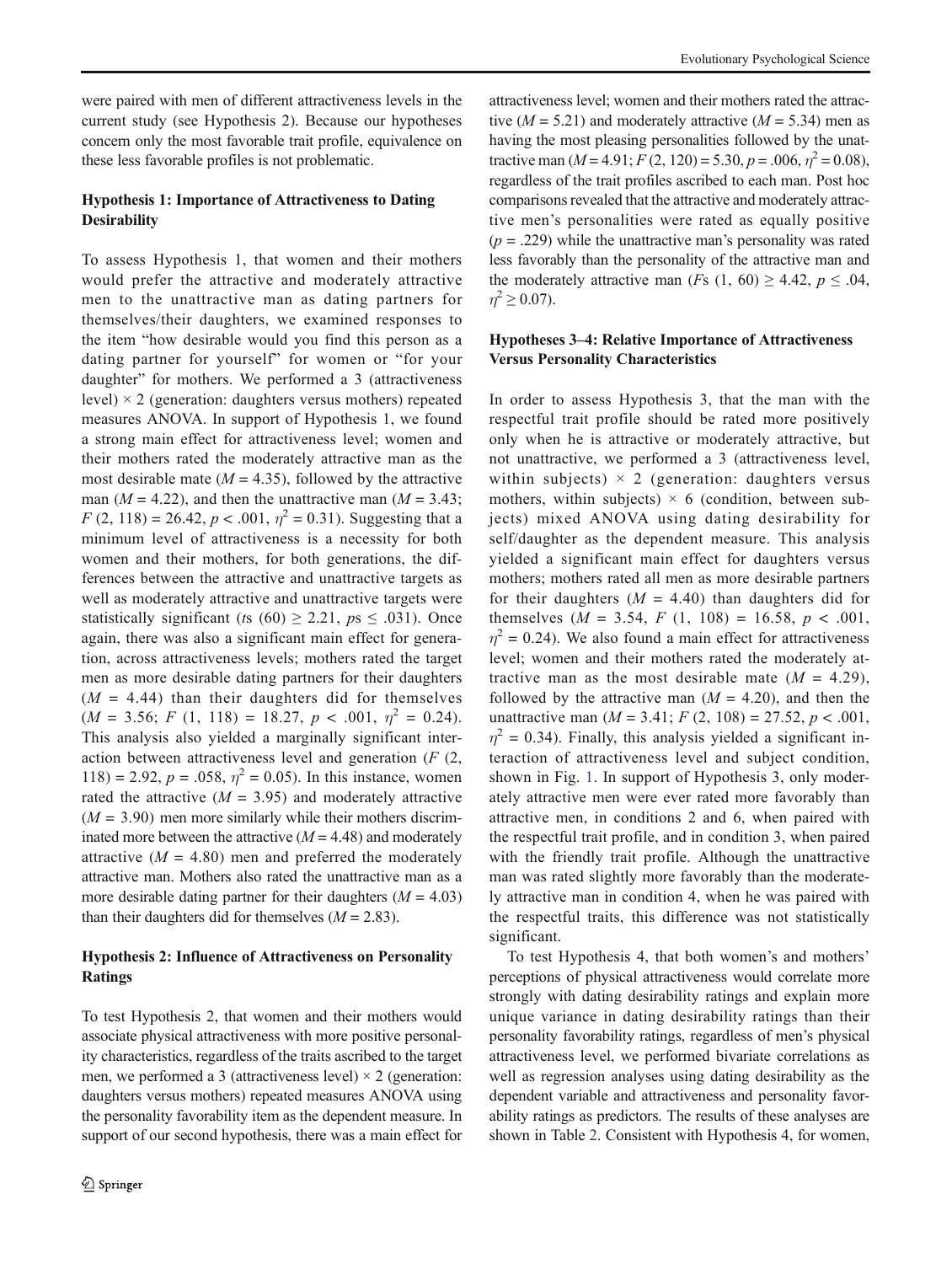<span id="page-6-0"></span>

Fig. 1 Dating desirability ratings (across generations) for attractive men paired with respectful traits (*conditions 1 and 5*), moderately attractive men paired with respectful traits (conditions 2 and 6), and unattractive men paired with respectful traits (conditions 3 and 4). As predicted in hypothesis 3, only moderately attractive men were ever rated more favorably than attractive men, in conditions 2 and 6, when paired with the respectful traits, and in condition 3 when paired with the friendly traits. Although the unattractive man was rated slightly more favorably than the moderately attractive man in condition 4, when he was paired with the respectful traits, this difference was not statistically significant

in all cases, attractiveness ratings (rather than personality ratings) more strongly correlated with dating desirability ratings. Although both attractiveness and personality ratings were significant predictors of women's dating desirability ratings, attractiveness ratings were stronger independent predictors of their dating desirability ratings. For women, the squared semipartial correlations  $(sr^2)$  for attractiveness ratings versus personality ratings indicate that at least twice as much of the variance in women's dating desirability ratings was explained by attractiveness ratings versus personality ratings across all levels of physical attractiveness. However, in contrast to our predictions in Hypothesis 4, for mothers, personality ratings (rather than attractiveness ratings) more strongly correlated with dating desirability ratings for the attractive and moderately attractive targets, while the reverse was true for the unattractive target. Furthermore, although both attractiveness and personality ratings were significant predictors of dating desirability, personality ratings were stronger independent predictors of dating desirability ratings for mothers when rating both the attractive and moderately attractive targets, while the reverse was true for the unattractive target. For mothers' ratings, the squared semipartial correlations  $(sr^2)$  for personality ratings explained 1.58 times more variance for the attractive target and 1.36 times more variance for the moderately attractive target. However, for the unattractive target, the squared semipartial correlations  $(sr^2)$ for attractiveness ratings explained 1.13 times more variance than the personality ratings, suggesting that avoiding unattractiveness is a necessity for both women and their mothers. Although personality ratings seem to impact mothers' perceptions of dating desirability more than attractiveness ratings, recall from the test of Hypothesis 2 above that regardless of the trait profiles associated with the target photographs, the attractive and moderately attractive men were rated as having more favorable personalities than the unattractive man. Therefore, the relative importance of personality ratings to mothers may reflect both the trait profiles themselves as well as men's attractiveness levels.

Table 2 Correlations and regression analyses depicting the relative importance of physical attractiveness and personality ratings to women's and mothers' dating desirability ratings

|                              |                       | Dating desirability $(r)$ | B     | β     | t    | $\boldsymbol{p}$ | $sr^2$ |
|------------------------------|-----------------------|---------------------------|-------|-------|------|------------------|--------|
| Women's ratings              |                       |                           |       |       |      |                  |        |
| Attractive target            | Attractiveness rating | .787**                    | 0.792 | 0.707 | 9.23 | < 0.001          | 0.629  |
|                              | Personality rating    | .497**                    | 0.250 | 0.173 | 2.26 | .027             | 0.154  |
| Moderately attractive target | Attractiveness rating | $.764**$                  | 0.640 | 0.605 | 7.31 | < .001           | 0.500  |
|                              | Personality rating    | $.624**$                  | 0.376 | 0.284 | 3.44 | .001             | 0.235  |
| Unattractive target          | Attractiveness rating | $.681**$                  | 0.702 | 0.589 | 6.68 | < 0.001          | 0.536  |
|                              | Personality rating    | .465**                    | 0.245 | 0.222 | 2.51 | .014             | 0.202  |
| Mothers' ratings             |                       |                           |       |       |      |                  |        |
| Attractive target            | Attractiveness rating | .668**                    | 0.420 | 0.357 | 3.97 | < 0.001          | 0.299  |
|                              | Personality rating    | $.763**$                  | 0.675 | 0.567 | 6.29 | < .001           | 0.474  |
| Moderately attractive target | Attractiveness rating | $.777**$                  | 0.446 | 0.382 | 3.59 | .001             | 0.250  |
|                              | Personality rating    | $.810**$                  | 0.579 | 0.521 | 4.90 | < 0.001          | 0.341  |
| Unattractive target          | Attractiveness rating | $.752**$                  | 0.552 | 0.513 | 6.68 | < .001           | 0.436  |
|                              | Personality rating    | $.723**$                  | 0.482 | 0.452 | 2.51 | < 0.001          | 0.384  |

\*\*Correlation is significant at the .01 level (one-tailed)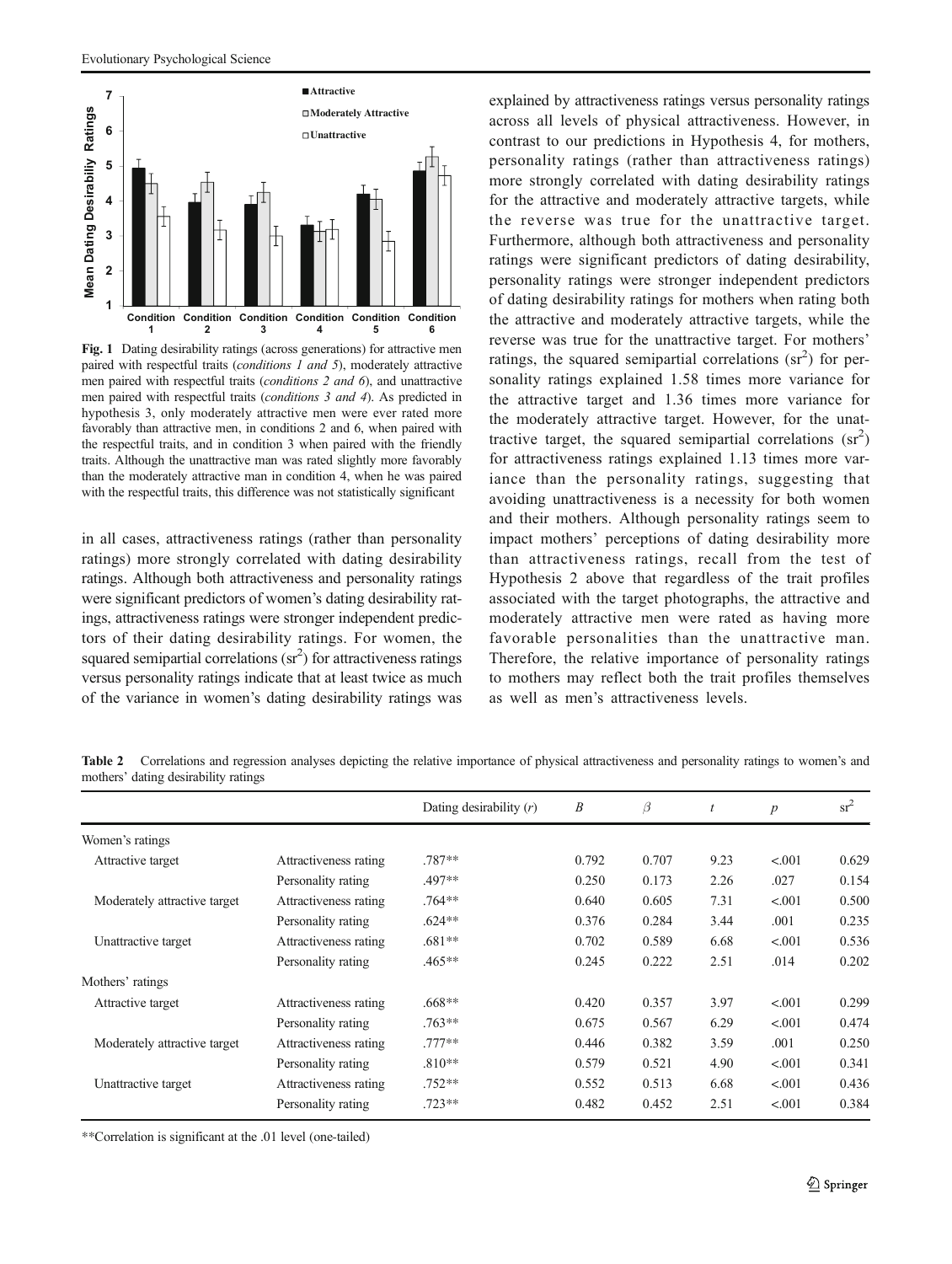#### **Discussion**

When attractiveness and personality characteristics are experimentally manipulated, obtaining a minimum level of physical attractiveness/avoiding unattractiveness seems to be a "necessity" (Li et al. [2002](#page-9-0)) for both women and their mothers. These finding suggest that when offspring or their parents rate physical attractiveness as less important than other traits (see Apostolou [2011](#page-8-0), [2015](#page-8-0); Fugère et al. [2017;](#page-9-0) Perilloux et al. [2011\)](#page-9-0), respondents assume that potential mates will possess a minimally acceptable level of physical attractiveness. However, when a range of attractiveness levels is presented, physical attractiveness takes priority over other characteristics (see Li et al. [2013\)](#page-9-0).

In the present study, we supported four hypotheses suggesting that a minimum level of physical attractiveness is a necessity not only in a mate whom women choose for themselves but in a mate whom mothers desire for their daughters. Hypothesis 1, that women and their mothers would prefer the attractive and moderately attractive men to the unattractive man as dating partners for themselves/their daughters was supported. Both women and their mothers rated the attractive and moderately attractive targets as more desirable dating partners for themselves/their daughters versus the unattractive target. We did not find evidence to support the notion that physical attractiveness was more important to daughters than to mothers in terms of the target men's dating desirability; instead, we found that mothers rated all men, regardless of attractiveness level, as more desirable mates for their daughters than daughters did for themselves. However, the results showing that the unattractive target man was rated as a less desirable dating partner by daughters than their mothers (as a mate for their daughters) may signal that unattractiveness is less acceptable to women than their mothers (see Buunk and Solano [2010](#page-8-0); Dubbs et al. [2013](#page-8-0)). Additionally, although we did not test this possibility in the current study, women and their mothers may have different notions of what constitutes a minimally acceptable level of physical attractiveness, with mothers employing a less stringent standard than their daughters.

Our results indicate that a minimum level/moderate level of physical attractiveness is a necessity to both daughters and mothers, but not necessarily that above average attractiveness is *equally* important to both daughters and mothers. In fact, although women very slightly preferred the attractive man to the moderately attractive man as a dating partner for themselves, mothers preferred the moderately attractive man to the attractive man as a dating partner for their daughters. It is possible that once the necessity of attractiveness is met, women may prefer the luxury of exceptional attractiveness (see Li et al. [2011\)](#page-9-0) more than their mothers do. Mothers' preference for the moderately attractive man may also reflect the belief that attractive men are less likely to care for offspring over the long term (Gangestad and Simpson [2000\)](#page-9-0).

Hypothesis 2, that women and their mothers would rate the personality characteristics of the attractive and moderately attractive men more favorably than the personality characteristics of the unattractive man, regardless of the traits actually ascribed to the target men, was also supported. These results mirror those of previous research suggesting that we expect positive characteristics from both attractive and moderately attractive others, but not unattractive others (Dion et al. [1972;](#page-8-0) Griffin and Langlois [2006\)](#page-9-0). The current study also suggests that this association between attractiveness and positive traits is so strong that these positive expectations may override impressions of the traits actually ascribed to individuals. When women and their mothers rated the attractive and moderately attractive men's personalities more favorably than the unattractive man's personality, they may have been responding not only to the men's attractiveness levels but also to the expectation that attractiveness is associated with other positive qualities. This finding is important because it may help to explain why both mothers and daughters typically underestimate the importance of physical attractiveness to their mate preferences. Because of the positive association between attractiveness and pleasing personalities, it may be that we not only expect attractive others to have more favorable personality characteristics but that we also expect those with more favorable characteristics to possess at least a minimally acceptable level of physical attractiveness.

Hypothesis 3, that the target man assigned the respectful trait profile should be rated as a more desirable dating partner only when he was attractive or moderately attractive, but not unattractive, was also supported. Across generations, attractive men tended to be rated most positively when they were assigned the respectful trait profile (conditions 1 and 5), while moderately attractive men were rated most favorably when they were assigned the respectful trait profile (conditions 2 and 6) and the friendly trait profile (condition 3). The unattractive men were never rated more favorably than their more attractive counterparts, regardless of the trait profiles they were assigned. Once again, our results suggest that a minimum level of physical attractiveness is a necessity (Li et al. [2002](#page-9-0)); only when the target men were at least moderately attractive did the personality characteristics take precedence over physical attractiveness in terms of the men's dating desirability.

Finally, our fourth hypothesis was supported with regard to women and partially supported with regard to mothers. We hypothesized that women's and mothers' perceptions of men's physical attractiveness would be more strongly related to their opinions regarding men's dating desirability and explain more unique variance in dating desirability than their perceptions of men's personality characteristics. Women's dating desirability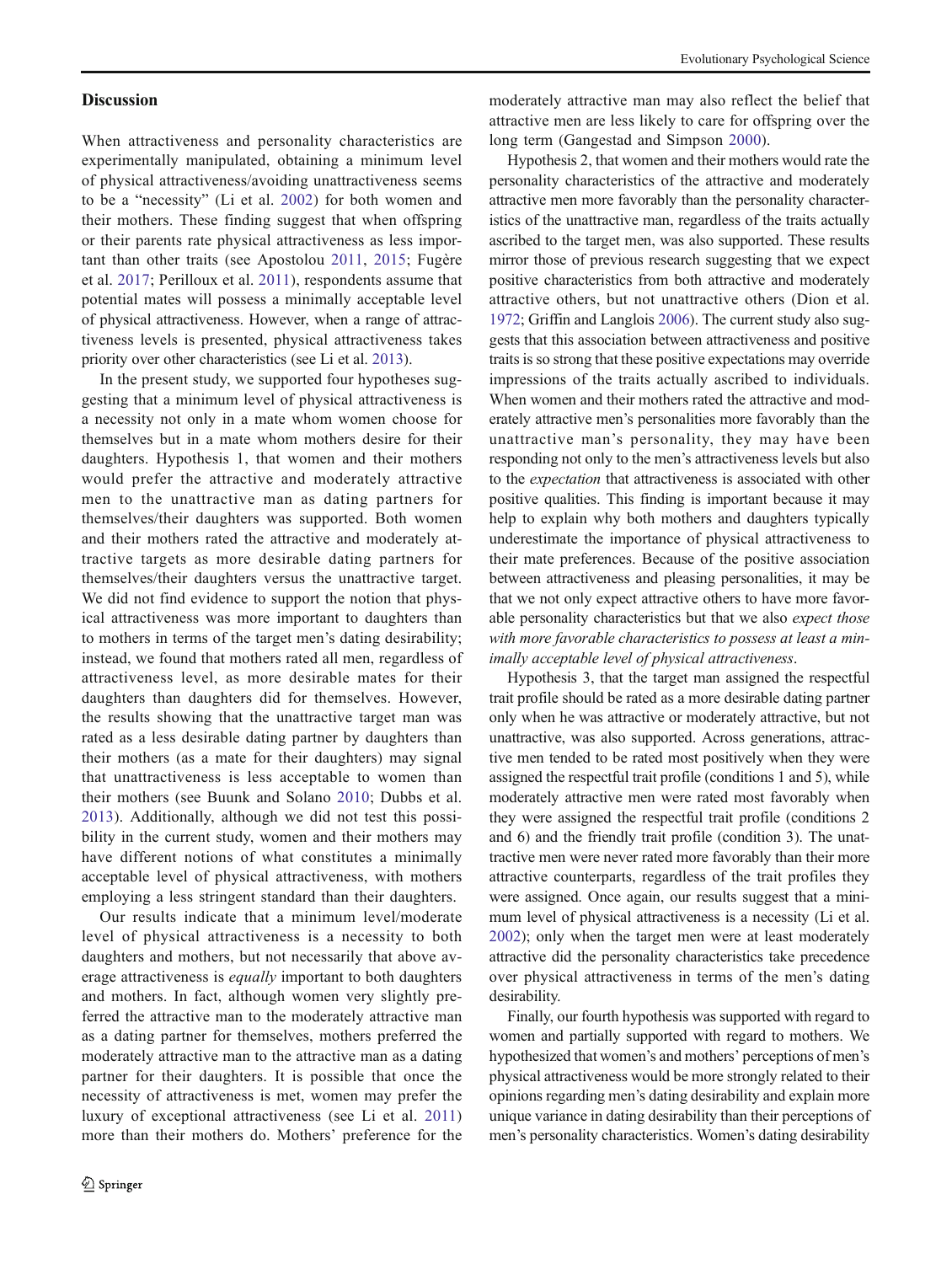<span id="page-8-0"></span>ratings were more strongly uniquely impacted by their perceptions of the target men's attractiveness (versus personality favorability) across attractiveness levels; attractiveness explained twice as much variance as personality favorability for women. However, for mothers, the relationships were more complicated. For mothers, personality ratings more strongly predicted men's desirability as mates for their daughters for both moderately attractive and attractive men. However, for unattractive men, mothers' perceptions of attractiveness more strongly predicted men's desirability (or undesirability) as mates for their daughters than personality ratings. Although personality ratings impacted mothers' perceptions of the target men more so than daughters', personality ratings were strongly influenced by men's physical attractiveness. Once again, these results suggest that a minimum level of attractiveness is a necessity (Li et al. [2002](#page-9-0)) for both women and their mothers. These results also bolster the interpretation we suggested above that once the necessity of attractiveness is met, women may prefer the luxury of exceptional attractiveness (see Li et al. [2011](#page-9-0)) more than their mothers do.

The limitations of the present study include the small sample size, the lack of ethnic diversity, and the lack of cultural diversity. Because physical attractiveness may be more important in some cultures than others (Gangestad and Buss [1993;](#page-9-0) Gebauer et al. [2012\)](#page-9-0), this research should be replicated in other cultures. Future research should also investigate the relative importance of physical attractiveness versus other traits in larger, more diverse samples. Additionally, because of the within-subject design used in the present study, the responses of women and their mothers may have been influenced by order effects and/or contrast effects. Future research should replicate these results using a between-subject design. Furthermore, in the current project, we only assessed ideal mate preferences; differences between parents and children may be amplified when offspring mate quality is low and parents and children must compromise on the traits they are able to attain in a mate for the offspring (Apostolou 2011). Apostolou's (2011) research suggests that physical attractiveness becomes more important to offspring but less important to parents when they must compromise on the traits they are able to attain in a mate for themselves or their children. An additional limitation concerns the fact that our personality characteristics were all positive. It seems intuitive that women's and mothers' perceptions of dating desirability would be more strongly impacted by personality favorability if some men were associated with unfavorable personality characteristics. Future research should explore whether physical unattractiveness or negative personality characteristics more strongly impact women's and parents' mate choices.

Some research suggests that physical attractiveness is even more important to men than women, especially when a full range of attractiveness levels are presented for consideration (see Li et al. [2013](#page-9-0)). Furthermore, Apostolou (2017) predicts

that there should be more conflict over genetic quality between sons and their parents than daughters and their parents. Future research should examine the relative importance of attractiveness versus other characteristics among men and their parents.

In summary, a minimum level of physical attractiveness seems to be essential to women in a mate for themselves and to their mothers in a mate for their daughters. Women and their parents may underestimate the importance of physical attractiveness to their mate choices or may assume a minimum level of physical attractiveness has been met when expressing their preferences. Future research should continue to experimentally assess the importance of physical attractiveness and other self-reported preferences such as the preference for an intelligent or kind mate.

Acknowledgements This research was supported by a grant from the Connecticut State University American Association of University Professors.

Compliance with Ethical Standards This experiment was approved by the Committee on Using Human Subjects in Research. Informed consent was obtained from both women and their parents prior to their participation (consent from parents was obtained for daughters under 18 as well).

### **References**

- Apostolou, M. (2008). Parent-offspring conflict over mating: the case of beauty. Evolutionary Psychology, 6(2), 303–315.
- Apostolou, M. (2011). Parent-offspring conflict over mating: testing the tradeoffs hypothesis. Evolutionary Psychology, 9, 470–495.
- Apostolou, M. (2015). Parent–offspring conflict over mating: domains of agreement and disagreement. Evolutionary Psychology, 13(3), 1–12. doi:[10.1177/1474704915604561.](http://dx.doi.org/10.1177/1474704915604561)
- Apostolou, M. (2017). The nature of parent-offspring conflict over mating: from differences in genetic relatedness to disagreement over mate choice. Evolutionary Psychological Science, 3(1), 62–71.
- Buunk, A. P., & Solano, A. C. (2010). Conflicting preferences of parents and offspring over criteria for a mate: a study in Argentina. Journal of Family Psychology, 24(4), 391–399. doi:[10.1037/a0020252](http://dx.doi.org/10.1037/a0020252).
- Campbell, W. K. (1999). Narcissism and romantic attraction. Journal of Personality and Social Psychology, 77(6), 1254–1270. doi[:10.1037/](http://dx.doi.org/10.1037/0022-3514.77.6.1254) [0022-3514.77.6.1254.](http://dx.doi.org/10.1037/0022-3514.77.6.1254)
- Cousins, A. J. (2003). Male mate guarding, female solicitation, and resistance to male mate guarding in dating couples: scale development and preliminary validation. Dissertation Abstracts International, 64(3-B), 1477.
- Dion, K., Berscheid, E., & Walster, E. (1972). What is beautiful is good. Journal of Personality and Social Psychology, 24(3), 285–290. doi:[10.1037/h0033731.](http://dx.doi.org/10.1037/h0033731)
- Dubbs, S. L., & Buunk, A. P. (2010). Sex differences in parental preferences over a child's mate choice: a daughter's perspective. Journal of Social and Personal Relationships, 27(8), 1051–1059. doi:[10.](http://dx.doi.org/10.1177/0265407510378666) [1177/0265407510378666.](http://dx.doi.org/10.1177/0265407510378666)
- Dubbs, S. L., Buunk, A. P., & Taniguchi, H. (2013). Parent-offspring conflict in Japan and parental influence across six cultures. Japanese Psychological Research, 55(3), 241–253. doi[:10.1111/](http://dx.doi.org/10.1111/jpr.12003) [jpr.12003](http://dx.doi.org/10.1111/jpr.12003).